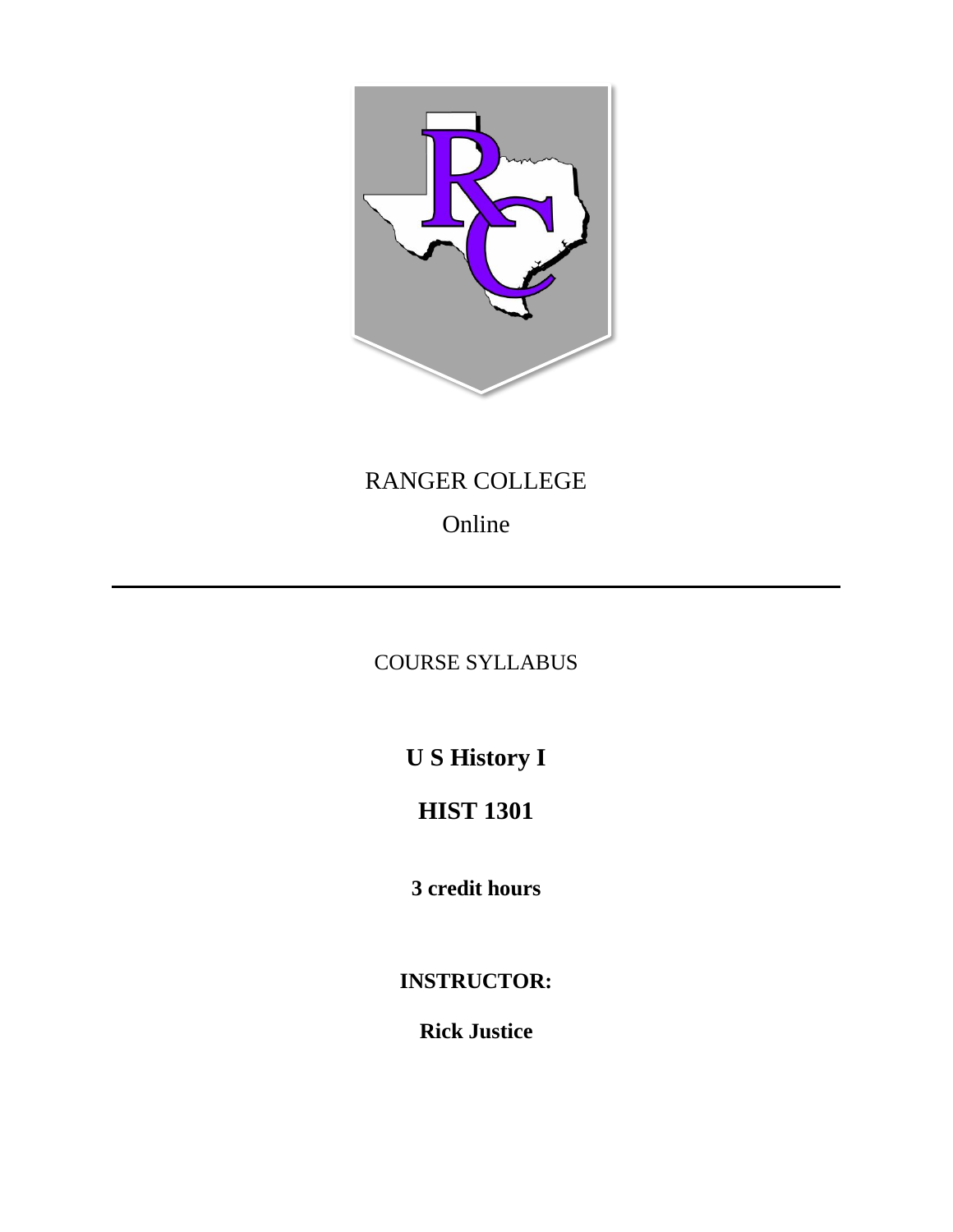| <b>INSTRUCTOR:</b> Rick Justice |                                                        |
|---------------------------------|--------------------------------------------------------|
| EMAIL:                          | rjustice@rangercollege.edu                             |
| PHONE:                          | 325.647.7099                                           |
|                                 | Office HOURS: Monday, Tuesday and Thursday, 7:00-10:00 |

#### **I. Texas Core Curriculum Statement of Purpose**

Through the Texas Core Curriculum, students will gain a foundation of knowledge of human cultures and the physical and natural world, develop principles of personal and social responsibility for living in a diverse world, and advance intellectual and practical skills that are essential for all learning.

### **II. Course Description**

This is a course in United States history stressing the planning and development of the English Colonies in America, the struggle for independence and the establishment of the Constitution, national territorial expansion, the rise of Jacksonian Democracy, the slavery controversy, the Civil War and Reconstruction. Credit 3 semester hours. Requirements.

### **III. Required Background or Prerequisite**

There are no prerequisites for this course, but a strong commitment to read and a desire to learn about American History.

### **IV. Required Textbook and Course Materials**

Brands, H. W.; T. H. Breen, R. Hal Williams Ariela J. Gross. *American Stories: A History of the United States*, 4th. Pearson: 2019. ISBN-10: 0135233143

### **V. Course Purpose**

The student in this course will analyze specific people, places, events, and ideas with a goal of understanding the holistic perspective of American History.

### **VI. Learning Outcomes**

- Read, analyze, and critique primary and secondary historical texts.
- Demonstrate knowledge of people, places, events and ideas of American History.
- Trace the historical developments and intellectual developments of American History.
- Articulate key conceptual distinctions in American History.
- Communicate understanding of American History, orally or in writing.

•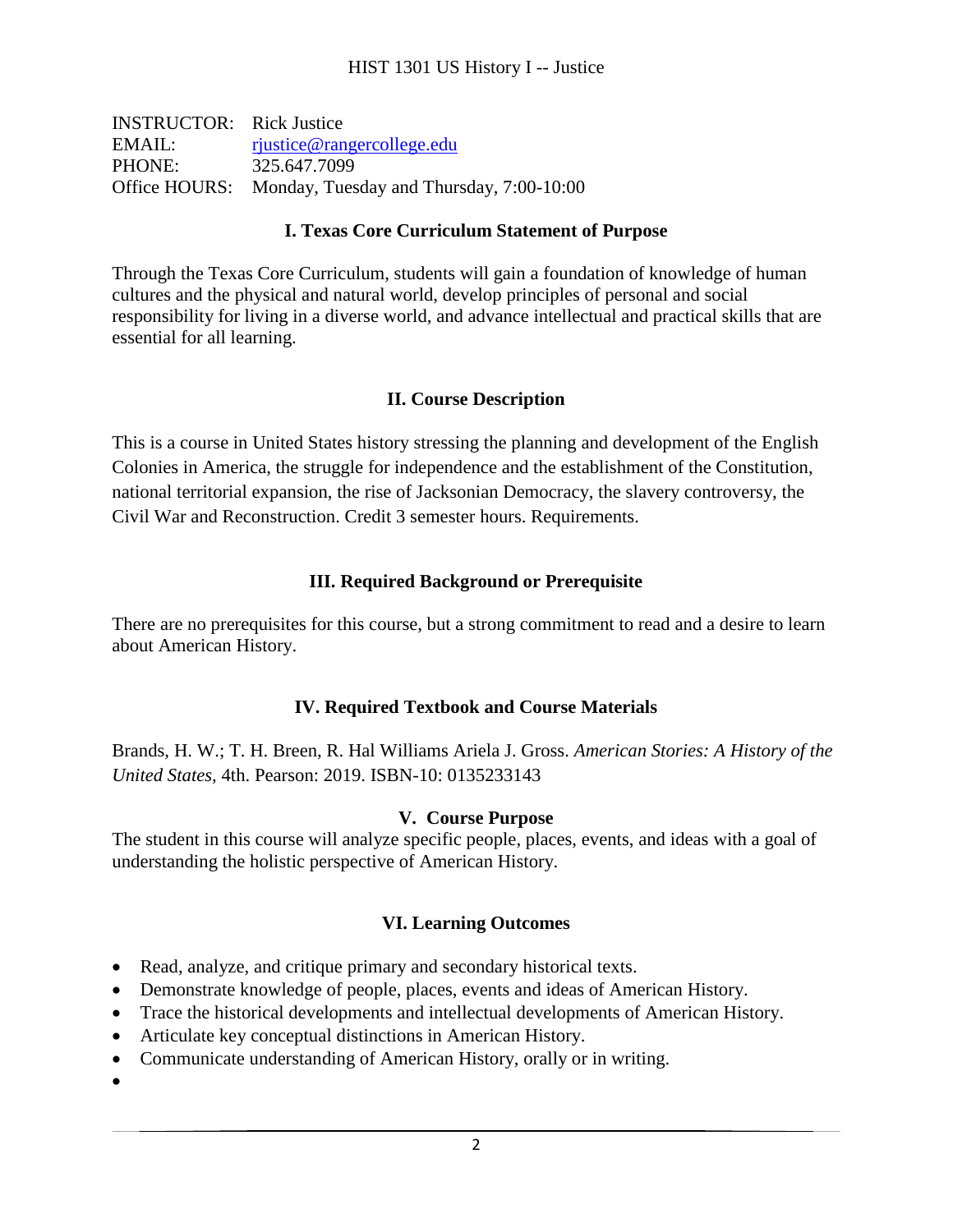## **VII. Core Objectives**

This course meets the following of the six Core Objectives established by Texas:

- ☒ **Critical Thinking Skills (CT) –** Creative thinking, innovation, inquiry, and analysis; evaluation and synthesis of information
- $\boxtimes$  **Communication Skills (COM)** effective development, interpretation and expression of ideas through written, oral, and visual communication
- ☐ **Empirical and Quantitative Skills (EQS) –** The manipulation and analysis of numerical data or observable facts resulting in informed conclusions
- $\Box$  **Teamwork (TW)** The ability to consider different points of view and to work effectively with others to support a shared purpose or goal
- ☒ **Social Responsibility (SR) –** Intercultural competence, knowledge of civic responsibility, and the ability to engage effectively in regional, national, and global communities
- $\boxtimes$  **Personal Responsibility (PR)** The ability to connect choices, actions, and consequences to ethical decision-making

## **VIII. Methods of Instruction**

This is a multimedia class, and as such it may include lectures, assigned readings, discussions, group projects, videos, electronic documents, PowerPoints, Discussion Boards, and more.

## **IX. Methods of Assessment**

- **Class participation (10 percent of total grade) (PR, COM) –** This includes regular attendance and participation in class through Blackboard, including required posts uploaded to the Discussion Board in Blackboard. Strong class participation does not mean simply turning in all your assignments, but it means participating in an informed way about the readings, synthesizing the comments of others, and listening with respect and attention to the diverse backgrounds and perspectives of your peers. You will receive a class participation grade at the midpoint of the semester and again at the end, based on your attendance and active participation, as well as your completion of, or failure to complete, any given assignments.
- **Chapter Tests (10 percent) (CT, PR, SR)**  Careful examination of assigned readings is essential for this reading-and-discussion-based course, so you will be held accountable for completion of the reading assignments. Chapter Tests will assess your knowledge and understanding of what you have read, focusing especially on the technical terminology of American History. **NOTE:** You are responsible for knowing the information in all of the readings even if they are not directly covered in classroom PowerPoints and discussions. These will be averaged for one grade.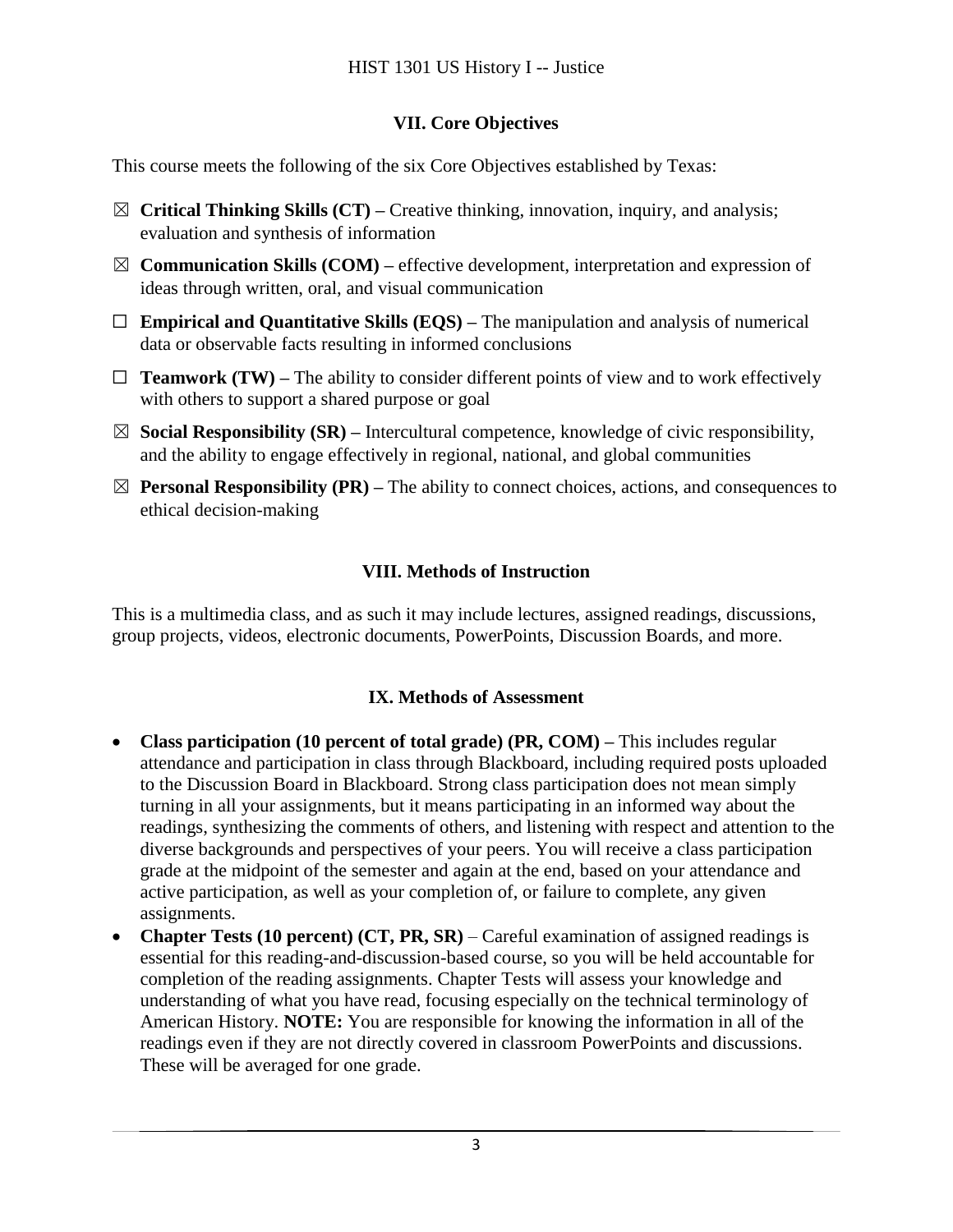- **Unit Exams** (40 percent) **(CT, COM, SR)** The course is divided into four units roughly consisting of four chapters each. At the end of each unit, an exam will be given so the student can demonstrate proficiency in the concepts, people and events that occur within the unit. These unit exams will be 15 percent of the final grade for **each exam**. The total for these exams is 60 percent. The Final Exam is considered one of the Unit Exams although it will also cover some material that is comprehensive to the semester.
- **Discussion Boards (30 percent) (CT, COM, PR) --** Each of the four units will also have a discussion board topic or topics that will cover the content of the entire unit. Each student will post to the original Discussion Board prompt and each student will respond to another student's discussion board post. These will be averaged for one grade.
- **Essay (10 percent) (CT, COM) --** Each student will write an essay on an assigned topic during the first half of the semester. The essay will be 500 words in length, and it will be appropriately documented using MLA, 7<sup>th</sup> Edition.

Grading scale:  $A = 90-100\%$   $B = 80-89$   $C = 70-79$   $D = 60-69$   $F = Below 60$ 

#### **X. Course Policies**

The following rules and guidelines about classroom behavior are to be memorized, internalized, and strictly adhered to. Failure to do so will negatively impact your experience of this class, not to mention your grade.

#### 1. Attendance/Tardiness

Class attendance is a requirement, if you anticipate more than three unexcused absences during the course you should wait for a later date to take this course.

Regular and punctual attendance in all class meetings is considered essential to the success of this course. If the student has three absences in a course in which he/she is currently enrolled; the instructor may drop the student with a grade of "F".

Absences are counted from the first day of class August 24, 2015 as listed in the College Calendar, regardless of the date of the student's registration. All work and/or assignments missed must be completed within one week of the absence.

For this online class, attendance will be measured each week by the student's participation in the course content for the week. **Attendance means more than logging on to Blackboard.** For a student to be counted "present", meaningful participation in the course is necessary each week. Meaningful participation can include: taking a quiz, writing an essay, completing the weekly reading report, accessing the PowerPoint for the week or other activities that show participation.

2. Class Participation

Class participation will include daily work and other assignments as required.

### 3. Missed Major Exams/Assignment Makeup

**Make-up work will only be granted in extreme circumstances such as illness, bereavement, etc., and only if the student makes prior contact with the instructor with an**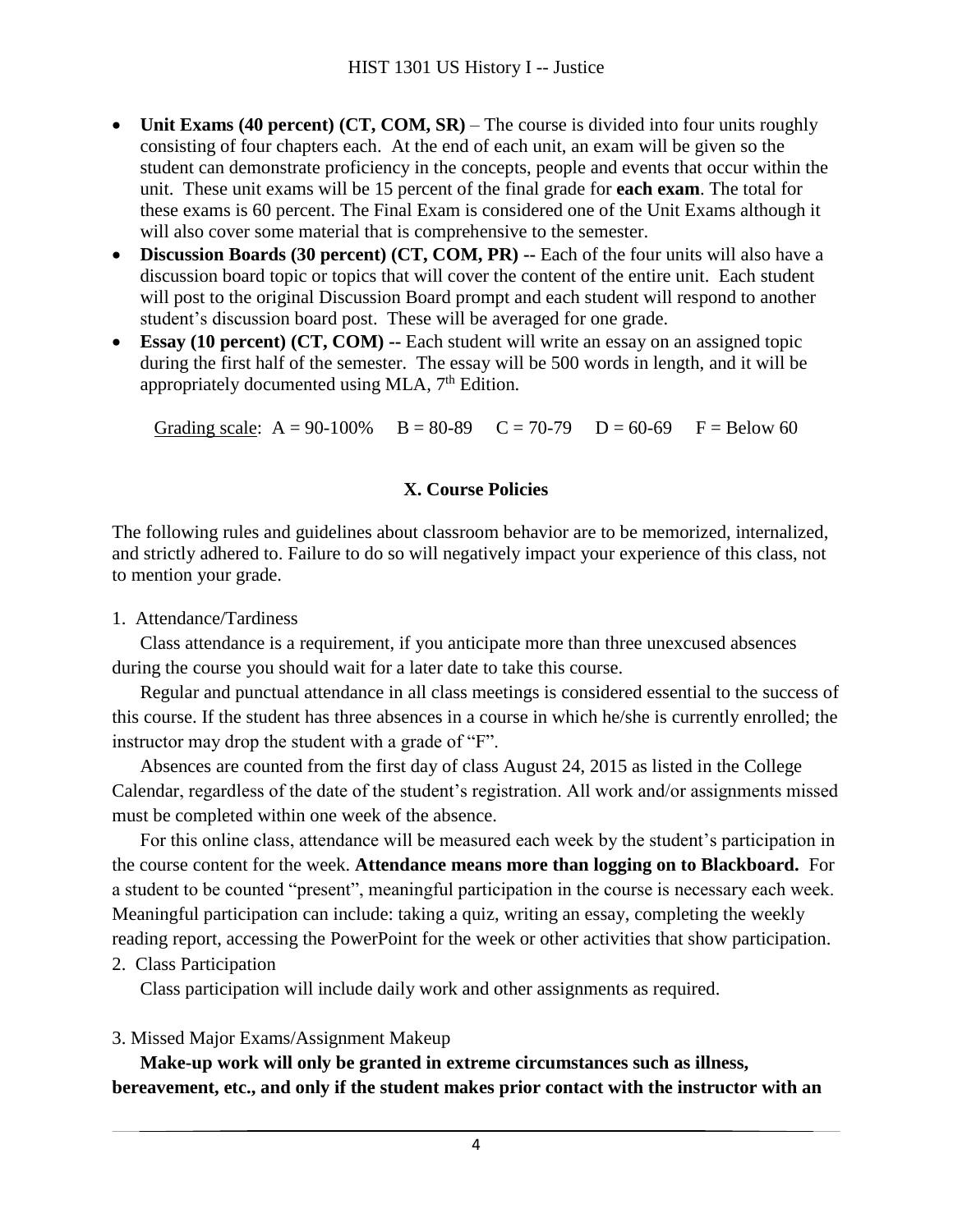**explanation as to why the exam/assignment will be missed**. Make-up work must be turned in within one week of returning to class. The student may take make-up exams only by appointment. A grade of zero will be given for any missed exam that is not excused.

It is the sole responsibility of the student to acquire the lecture notes and any other class material covered during their absence.

A maximum grade of seventy will be given on all makeup work not completed within one week after the student returns to class.

Make-up exams will be administered by appointment.

### 4. Academic Dishonesty

Any assignment reflecting cheating, plagiarism, or any other form of academic dishonesty will receive a grade of zero. A second instance will result in automatic failure of the class and a report being filed with Ranger College's Vice President of Instruction. The consequences of this report can be quite severe for your academic future. For more details, see the section of the Ranger College Catalog (available at www.rangercollege.edu/catalog.pdf), titled "Student Misconduct," subsection "Academic Dishonesty."

## 5. Student Behavior

When any activity of an individual in the class impedes the learning process of any other individual in the class, the individual causing the disruption is subject to immediate dismissal from class and may be dismissed from the course. Discussion boards will be conducted in a collegial, professional, and courteous manner. No negative and demeaning language will be tolerated in discussion to or about another individual.

6. **Email:** I am happy to communicate with you by email and will do my best to respond within 48 hours during the week. Messages sent over the weekend will be read on Mondays. In the subject line of any email that you send me, please indicate the content of the email. Then begin your message in the following manner:

Dear Mr. Justice,

My name is \_\_\_\_\_\_\_ and I am in your US History I class.

Ranger College provides an email address for every student (including Dual Credit students). I will normally respond to emails through Blackboard, but I will occasionally respond directly through the email system of Ranger College. You must check your Ranger College email address regularly, or setup the RC email address to forward to the email you normally check. I have experienced difficulty communicating with students in the past simply because they do not use the RC email address. It is your responsibility to check this address regularly.